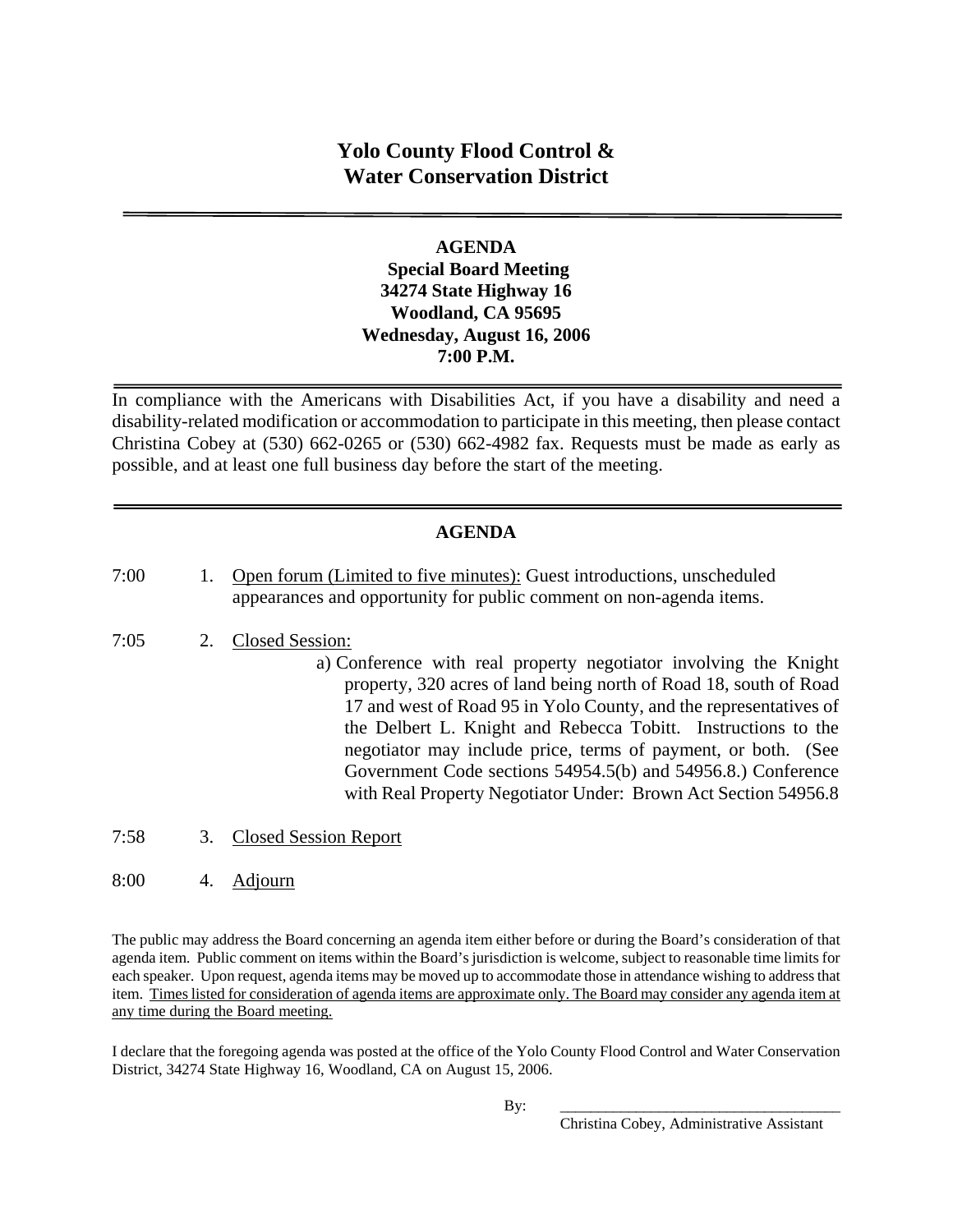### SPECIAL BOARD MEETING MINUTES August 16, 2006

The special meeting of the Board of Directors of the Yolo County Flood Control and Water Conservation District was held at 7:00 p.m. on Wednesday, August 16, 2006 at its regular place of business, 34274 State Highway 16, Woodland, California. Chair Rominger convened the meeting with Directors Brice, Scheuring and Tadlock present. Director Vink was absent. Also in attendance were:

District Staff and Consultants Tim O'Halloran, General Manager Paul Bartkiewicz, Legal Counsel

#### **Members of the Public**

Gary Bechtel, California Conservation Fund (CCF) Charles Tyson, California Conservation Fund (CCF)

## **OPEN FORUM**

No comments were made.

# **CLOSED SESSION**

The special meeting was adjourned to Closed Session under:

Conference with real property negotiator involving the Knight property, 320 acres of land being north of Road 18, south of Road 17 and west of Road 95 in Yolo County, and the representatives of the Delbert L. Knight and Rebecca Tobitt. Instructions to the negotiator may include price, terms of payment, or both. (See Government Code sections 54954.5(b) and 54956.8.)

Persons present other than the Board were General Manager O'Halloran, Attorney Bartkiewicz, Mr. Bechtel and Mr. Tyson.

#### **CLOSED SESSION REPORT**

The regular Board meeting was reconvened. Mr. O'Halloran reported that during Closed Session, the Board unanimously approved the following actions: adoption of Resolution No. 06.08, approving the joint venture agreement with California Conservation Fund for acquisition of the Knight Ranch, authorizing the District to close on the acquisition of the Knight Ranch, and accepting the deed for transfer to the Knight Ranch property to the District and CCF.